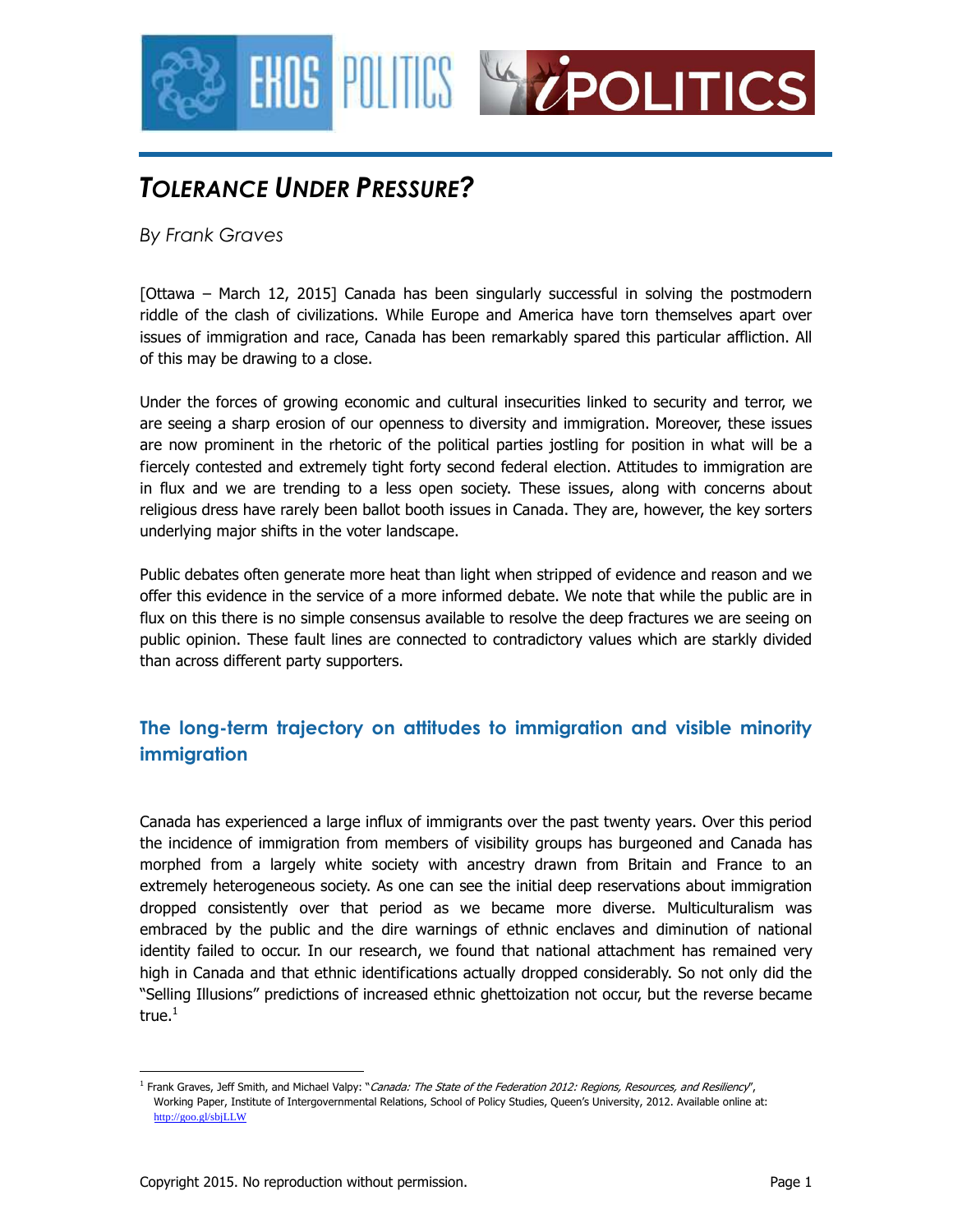

Also notable was the divergent paths of public opinion in Canada and the United States following the September  $11<sup>th</sup>$  attacks. In both countries, there was a sharp rise in opposition to immigration but in Canada, it dissipated in the following years and reached an all-time low in 2005 (with only 25 per cent saying there were too many immigrants and less than one in five saying that of those coming too many were visible minority members. By stark contrast, the opposition levels were nearly three times higher in the United States, despite incoming levels of much less than half. Canadians were pro-trade, pro-immigration, and pro-diversity. This seemed to provide not only a societal advantage, but quite possibly an economic advantage in an increasingly globalised economy.

## $10<sub>1</sub>$ 20 30 40 50 60 **Q.** In your opinion do you feel that there are too few, too many or about the right number of immigrants coming to Canada? **Q.** Forgetting about the overall number of immigrants coming to Canada, **OF THOSE WHO COME** would you say there are too few, too many or the right amount who are **MEMBERS OF VISIBLE MINORITIES**? **46% % indicating too many 41% Attitudes to immigration/visible minorities**



## It is therefore with some chagrin that we look at the current poll numbers.

No reproduction without permission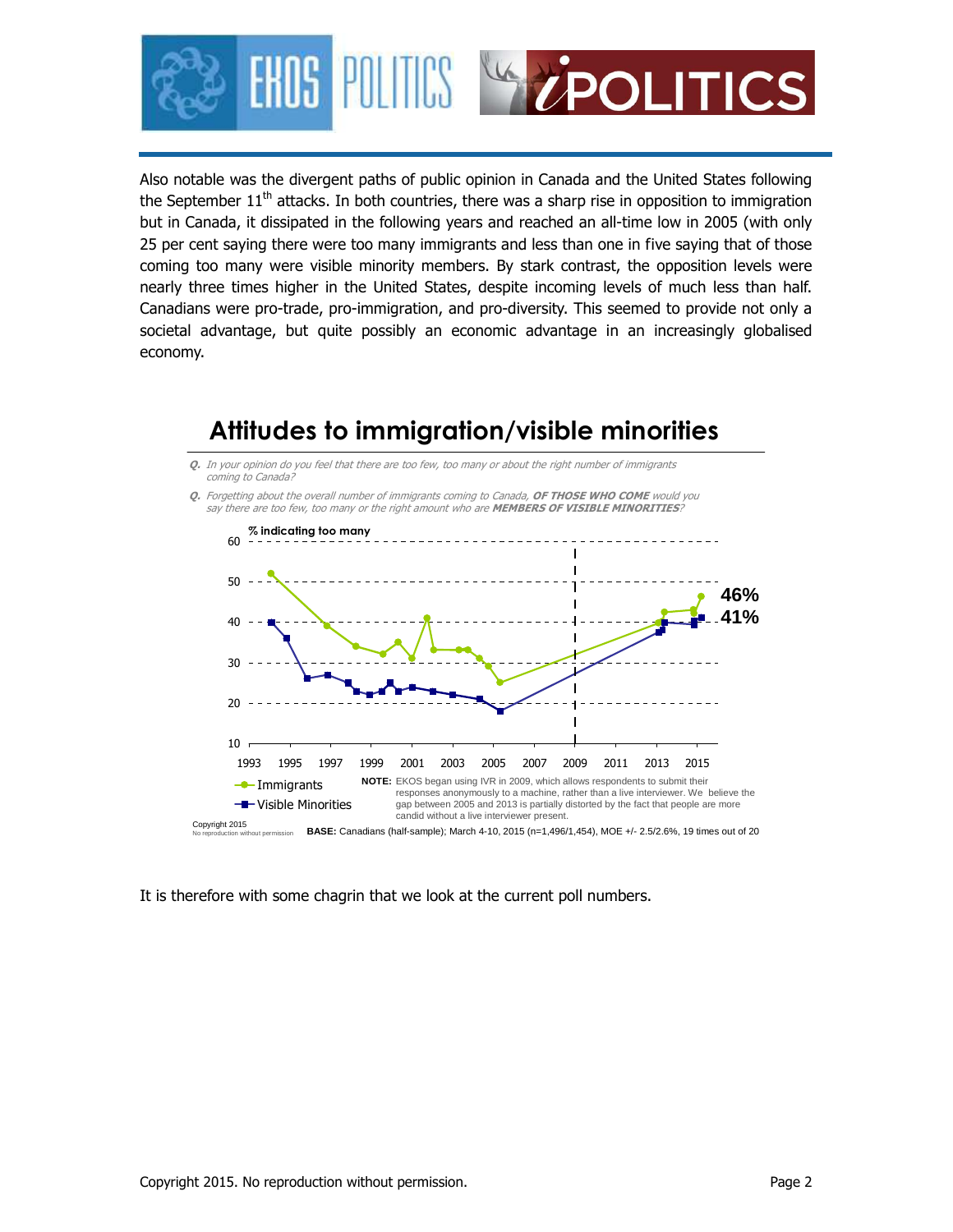

## **Attitudes to immigration by demographics**

**Q.** In your opinion do you feel that there are too few, too many or about the right number of immigrants coming to Canada?

**Q.** Forgetting about the overall number of immigrants coming to Canada, **OF THOSE WHO COME** would you say there are too few, too many or the right amount who are **MEMBERS OF VISIBLE MINORITIES**?



Copyright 2015 No reproduction without permission **BASE:** Canadians (half-sample); March 4-10, 2015 (n=1,496/1,454), MOE +/- 2.5/2.6%, 19 times out of 20

Recently, the overall incidence of opposition to immigration has nearly doubled and is threatening to crack the 53 per cent level we saw in 1993 and which caused it to be the lead front page story in the Globe and Mail (Michael Valpy wrote this explosive piece up). This story triggered a major national debate and we would submit that the Canadian public and governments responded in an enlightened manner which produced the positive sentiments we outlined earlier. Not only is opposition to immigration in general plumbing heights not seen in twenty years but the racial discrimination test, (forgetting about the numbers coming, are too many not white?) has just crossed the 40-point threshold for the first time ever.

And let's be clear about this. While opposition to immigration can be driven by factors other than racial discrimination, saying that of those who are coming, too many just aren't white is a racist sentiment. It may not be a particular insidious form of racism but it is racism and the overall numbers are not particularly flattering for those who believe in an open and tolerant society.

The demographic fault lines are interesting, but the far more interesting and important divides occur across partisan constituencies. Considering the three main parties, we can see a vivid difference in how the visible minority question sorts supporters of the three main parties. Neither Liberal nor NDP parties should be overly smug that fully one-third of their supporters think too many of those coming to Canada are visible minorities. But the Conservative Party, which owes much of its success to wooing new Canadians, is another story. Jason Kenney may (admirably) want your votes, but half of the constituents his party represents would prefer fewer new nonwhite immigrants.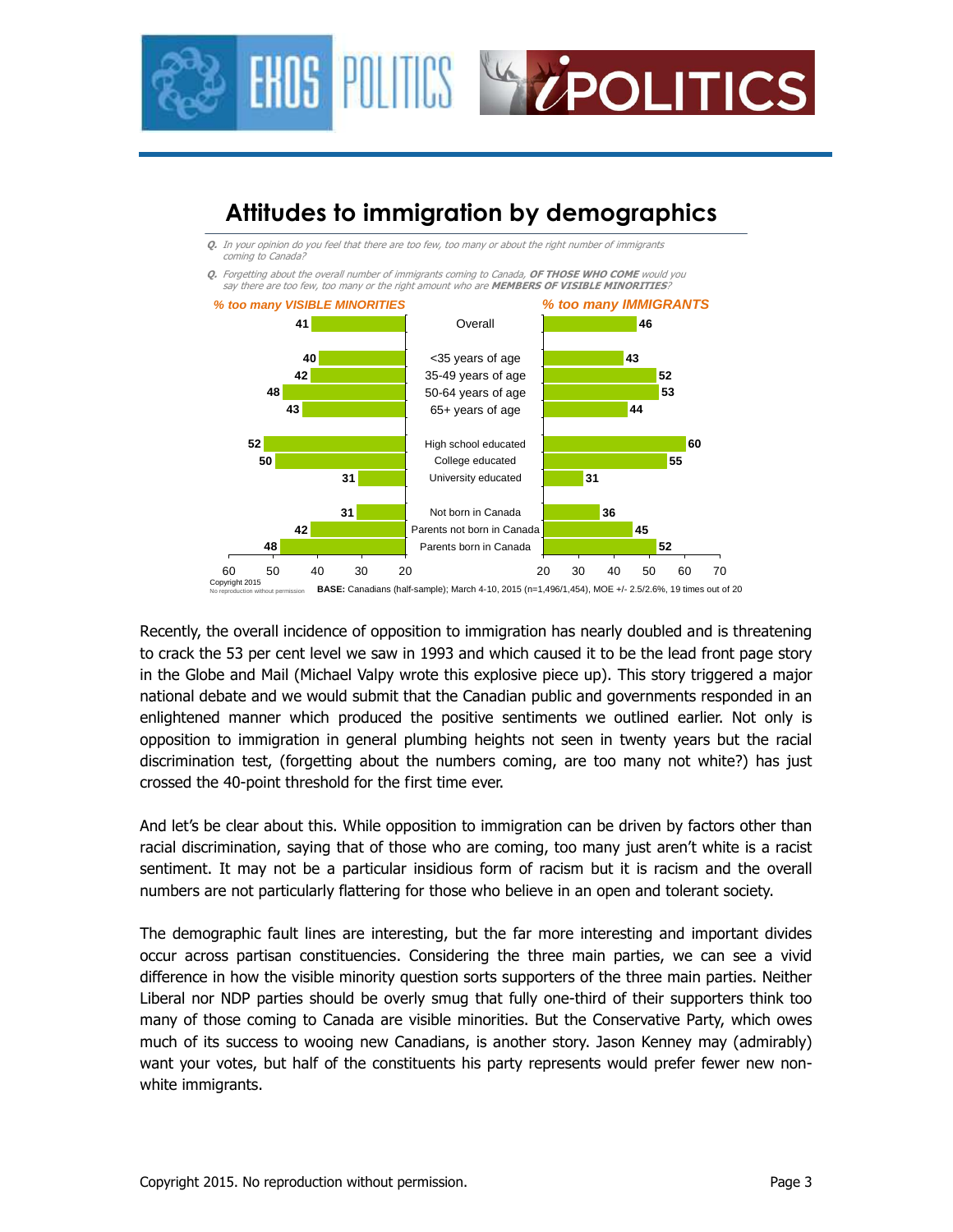



### **And how about those niqabs?**

One of the things I recall vividly about the immigration debate in Toronto in the early nineties was how inflamed and emotional it was. In addition to surveys, we did focus groups and these were withering to behold. Mixing visible minorities and white participants was a practice to be avoided at that time. The white European population were displaying aggravated cultural insecurities. "We can't say the Lord's Prayer in school anymore. We are banishing Christmas from our public lexicon. I am afraid to get on the subway with all those scary looking immigrants wearing weird hats. And don't get me going on turbans on Mounties!" It was a toxic stew of fear and hostility at that time. Yet this recollection sounds utterly at odds with the relative harmonious diversity of a much more racially and ethnically heterogeneous Toronto we saw emerge in the early part of this new century.

Given the intensity of those debates and how they faded with time, we might want to consider the future prospects for current views on the niqab. As one can readily see, Mr. Harper's position enjoys broad public support. We also point out that there is very high correlation across those who subscribe to the offensive position and those who think there are too many visible minorities coming to Canada. Not all of the supporters of this ban at think there are too many visible minorities coming but virtually all of those who think that support the ban.

Copyright 2015 No reproduction without permission **BASE:** Canadians (half-sample); March 4-10, 2015 (n=1,496/1,454), MOE +/- 2.5/2.6%, 19 times out of 20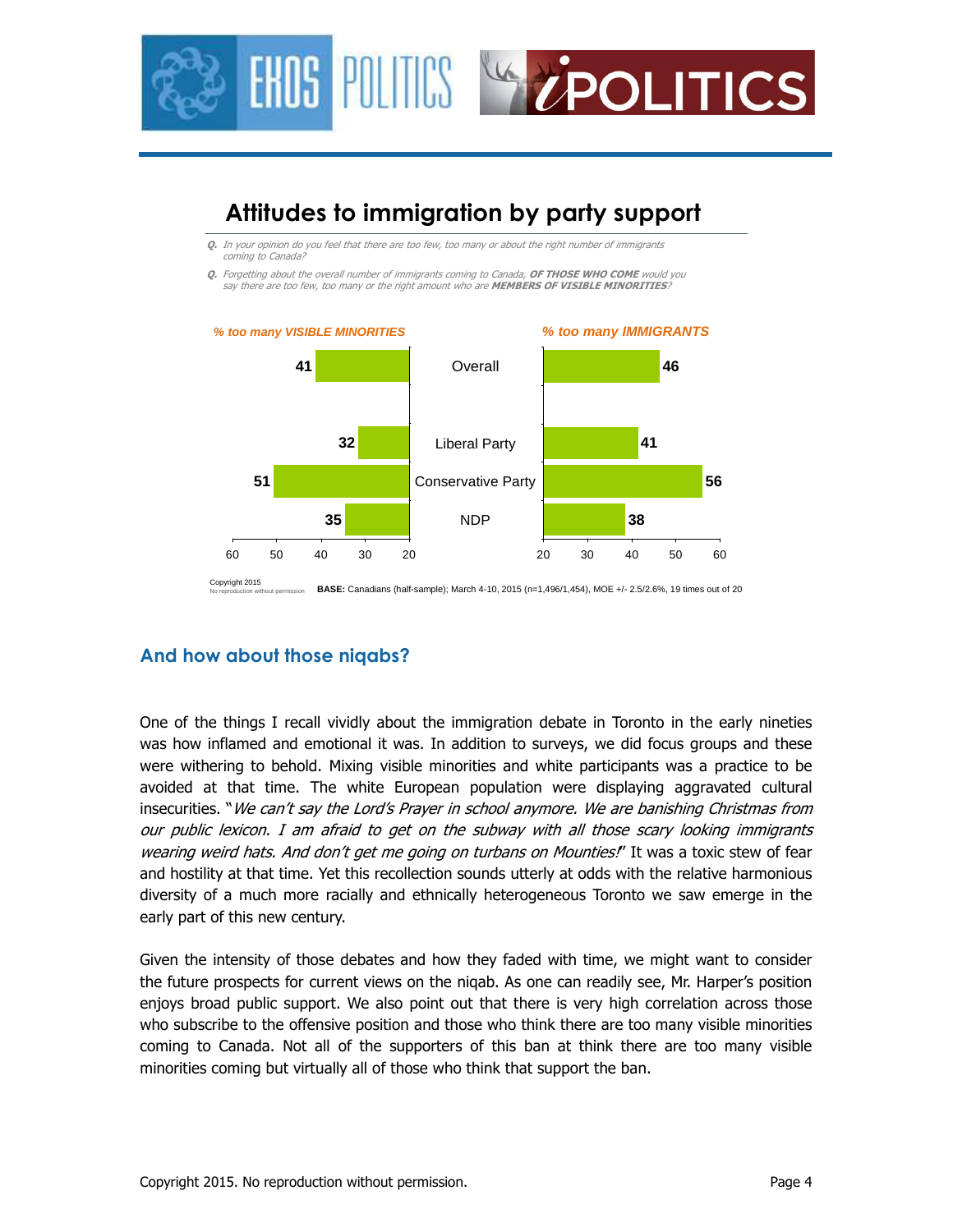



## **Attitudes to the niqab**

**Q.** There has been a lot of debate lately over whether women should be allowed *to wear a face-covering veil called a niqab at citizenship ceremonies. Some*  say the niqab is offensive and should not be allowed. Others say that *welcoming diversity is what makes Canada a better society and niqabs should*  be allowed. Which of these statements comes closest to you own point of *view?*



It is also notable that the Conservative resurgence has been established in precisely the demographics where these less tolerant attitudes to visible minorities and the niqab are strongest. It is also notable that the Bloc Québécois resurgence is the epicentre of the most allergic attitudes to visible minority immigration (59 per cent) and a near consensus support of 88 per cent for the ban on niqab at citizenship ceremonies.



## Copyright 2015. No reproduction without permission. Page 5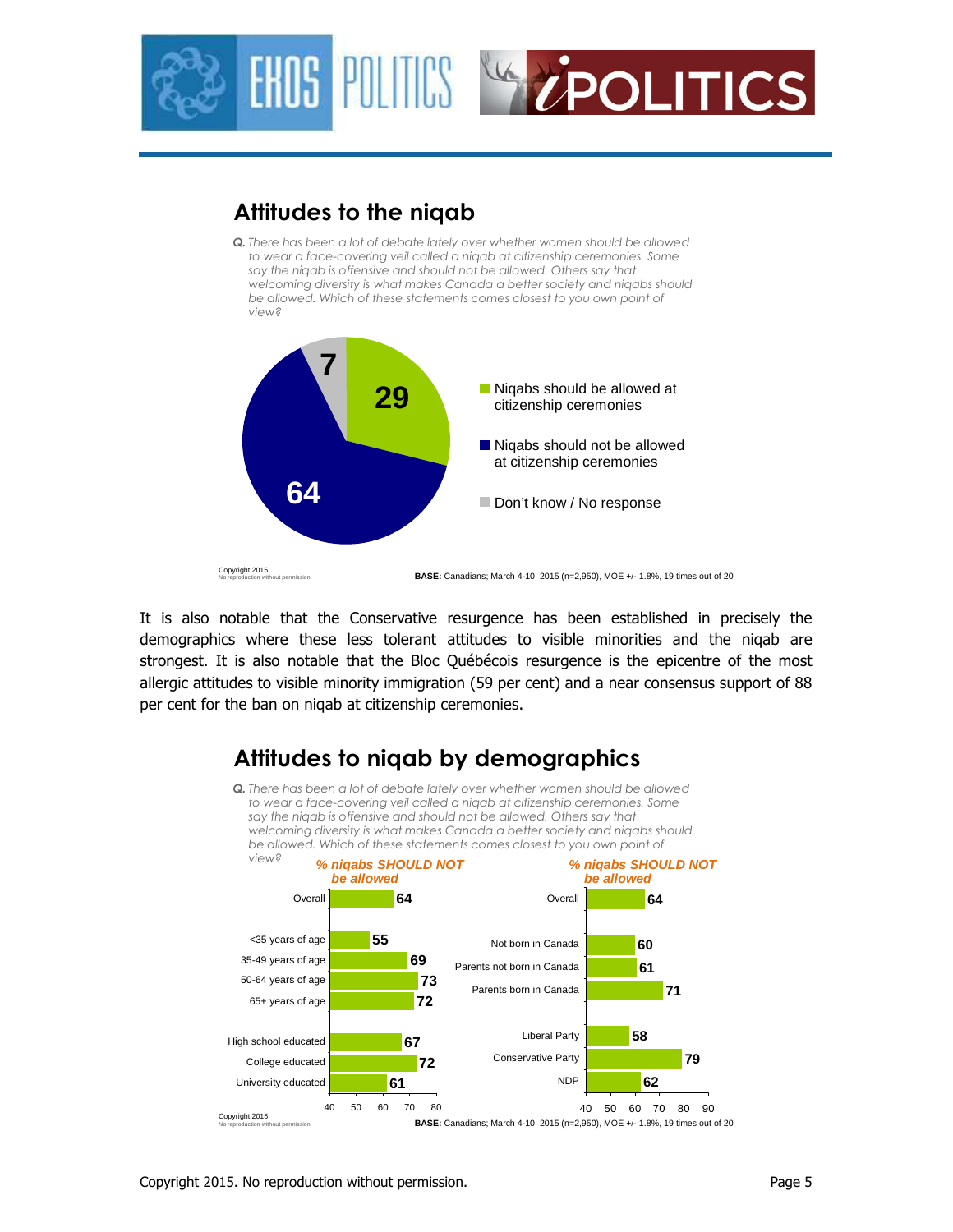

It is unclear how this debate will evolve and what if any consequences it will have for the  $42<sup>nd</sup>$ Generation Election of Canada. There is no question that it is currently sorting the electorate more than issues they say are of greater concern; notably a moribund economy. It is, however, the first really explicit political debate about values that we have seen in Canada for some time. The Conservative movement has been very successful in using values to secure emotional engagement from its supporters. Progressive parties have been less adroit and active on this front. It will be interesting to see how this value debate emerges because that reticence has been shattered on this issue. It will also be interesting to see if the values debate extends to other critical areas of value difference across the parties (many of which the progressive side enjoys a much clearer and growing advantage such as the value of equality of opportunity).

And in closing, as a long time student of the issue of tolerance and diversity, it will be important and fascinating to watch which path Canada ultimately chooses on these value choices.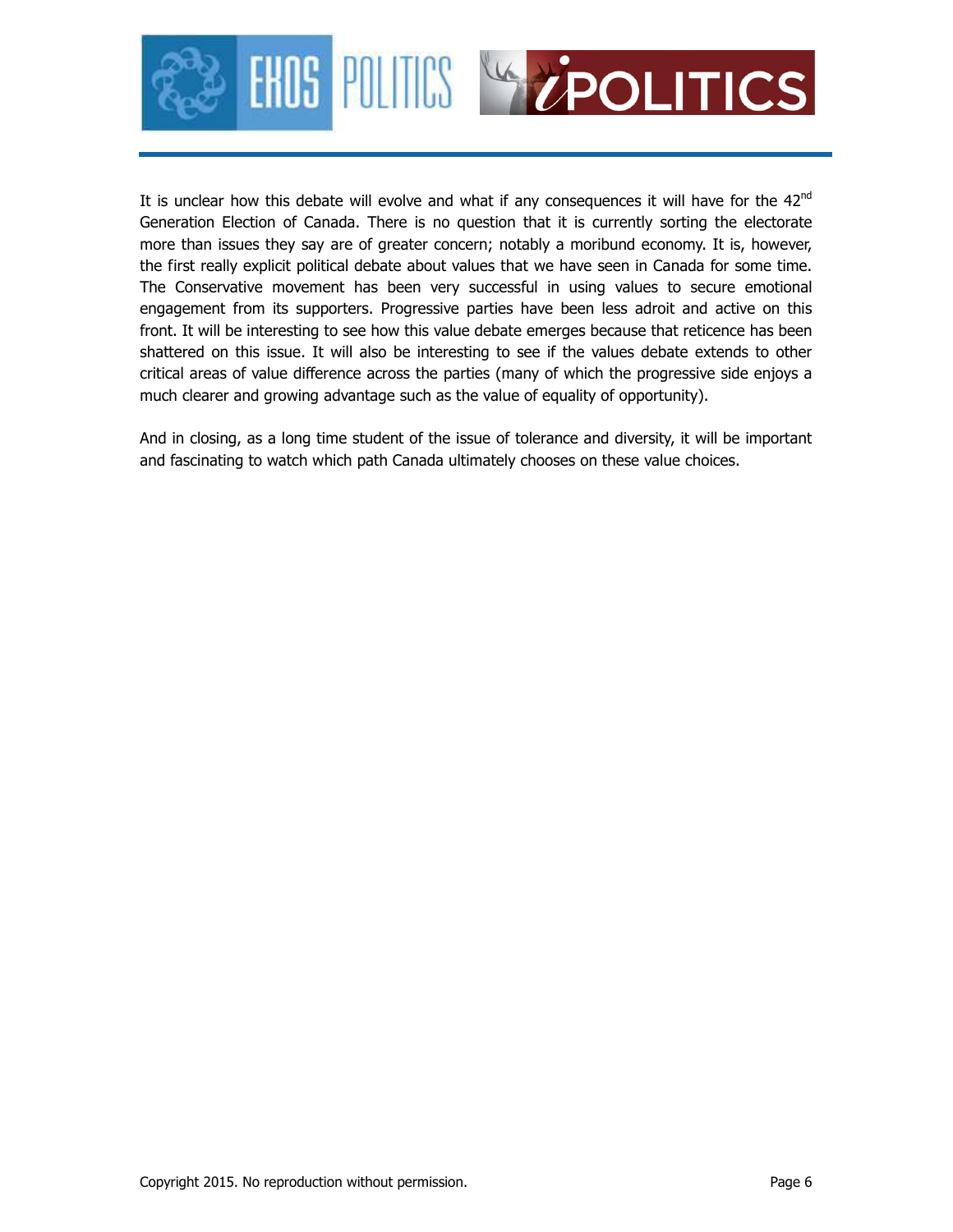



## **Detailed tables:**

### **Attitudes to Immigration**

**Q. [HALF-SAMPLE] In your opinion do you feel that there are too few, too many or about the right number of immigrants coming to Canada?** 

|                               | Too few | About right | Too many | DK/NR | Sample<br>Size | Margin<br>of Error<br>$(+/-)$ |
|-------------------------------|---------|-------------|----------|-------|----------------|-------------------------------|
| <b>NATIONALLY</b>             | 12.8%   | 34.5%       | 46.3%    | 6.4%  | 1496           | 2.5                           |
| <b>REGION</b>                 |         |             |          |       |                |                               |
| British Columbia              | 11.4%   | 34.9%       | 44.5%    | 9.3%  | 142            | 8.2                           |
| Alberta                       | 10.0%   | 32.2%       | 49.4%    | 8.4%  | 185            | 7.2                           |
| Saskatchewan                  | 6.8%    | 32.0%       | 54.2%    | 7.0%  | 60             | 12.7                          |
| Manitoba                      | 10.6%   | 29.2%       | 56.9%    | 3.3%  | 76             | 11.2                          |
| Ontario                       | 13.9%   | 32.5%       | 47.5%    | 6.1%  | 623            | 3.9                           |
| Quebec                        | 14.3%   | 40.5%       | 40.5%    | 4.7%  | 274            | 5.9                           |
| Atlantic Canada               | 9.4%    | 29.8%       | 53.5%    | 7.4%  | 130            | 8.6                           |
| <b>GENDER</b>                 |         |             |          |       |                |                               |
| Male                          | 12.4%   | 36.6%       | 48.6%    | 2.5%  | 666            | 3.8                           |
| Female                        | 14.1%   | 35.2%       | 47.0%    | 3.7%  | 768            | 3.5                           |
| <b>AGE</b>                    |         |             |          |       |                |                               |
| $35$                          | 17.7%   | 34.4%       | 42.6%    | 5.3%  | 154            | 7.9                           |
| 35-49                         | 10.9%   | 35.2%       | 51.8%    | 2.1%  | 316            | 5.5                           |
| 50-64                         | 12.4%   | 33.3%       | 52.6%    | 1.7%  | 487            | 4.4                           |
| $65+$                         | 11.0%   | 42.5%       | 43.7%    | 2.7%  | 476            | 4.5                           |
| <b>EDUCATION</b>              |         |             |          |       |                |                               |
| High school or less           | 12.4%   | 23.8%       | 60.2%    | 3.7%  | 376            | 5.1                           |
| College or CEGEP              | 7.1%    | 36.1%       | 54.9%    | 1.9%  | 482            | 4.5                           |
| University or higher          | 19.8%   | 45.7%       | 31.2%    | 3.4%  | 562            | 4.1                           |
| <b>COUNTRY OF BIRTH</b>       |         |             |          |       |                |                               |
| Not born in Canada            | 20.0%   | 32.7%       | 36.0%    | 11.2% | 235            | 6.4                           |
| Parents not born in Canada    | 15.9%   | 38.2%       | 45.3%    | 0.7%  | 343            | 5.3                           |
| Both parents born in Canada   | 10.6%   | 35.5%       | 51.9%    | 2.0%  | 855            | 3.4                           |
| <b>CURRENT VOTE INTENTION</b> |         |             |          |       |                |                               |
| <b>Liberal Party</b>          | 16.7%   | 39.4%       | 41.3%    | 2.6%  | 413            | 4.8                           |
| Conservative Party            | 6.1%    | 37.1%       | 55.9%    | 0.9%  | 410            | 4.8                           |
| <b>NDP</b>                    | 19.5%   | 40.1%       | 38.4%    | 2.1%  | 241            | 6.3                           |
| Green Party                   | 12.3%   | 31.6%       | 54.4%    | 1.7%  | 84             | 10.7                          |
| <b>Bloc Québécois</b>         | 1.4%    | 42.3%       | 53.1%    | 3.2%  | 43             | 14.9                          |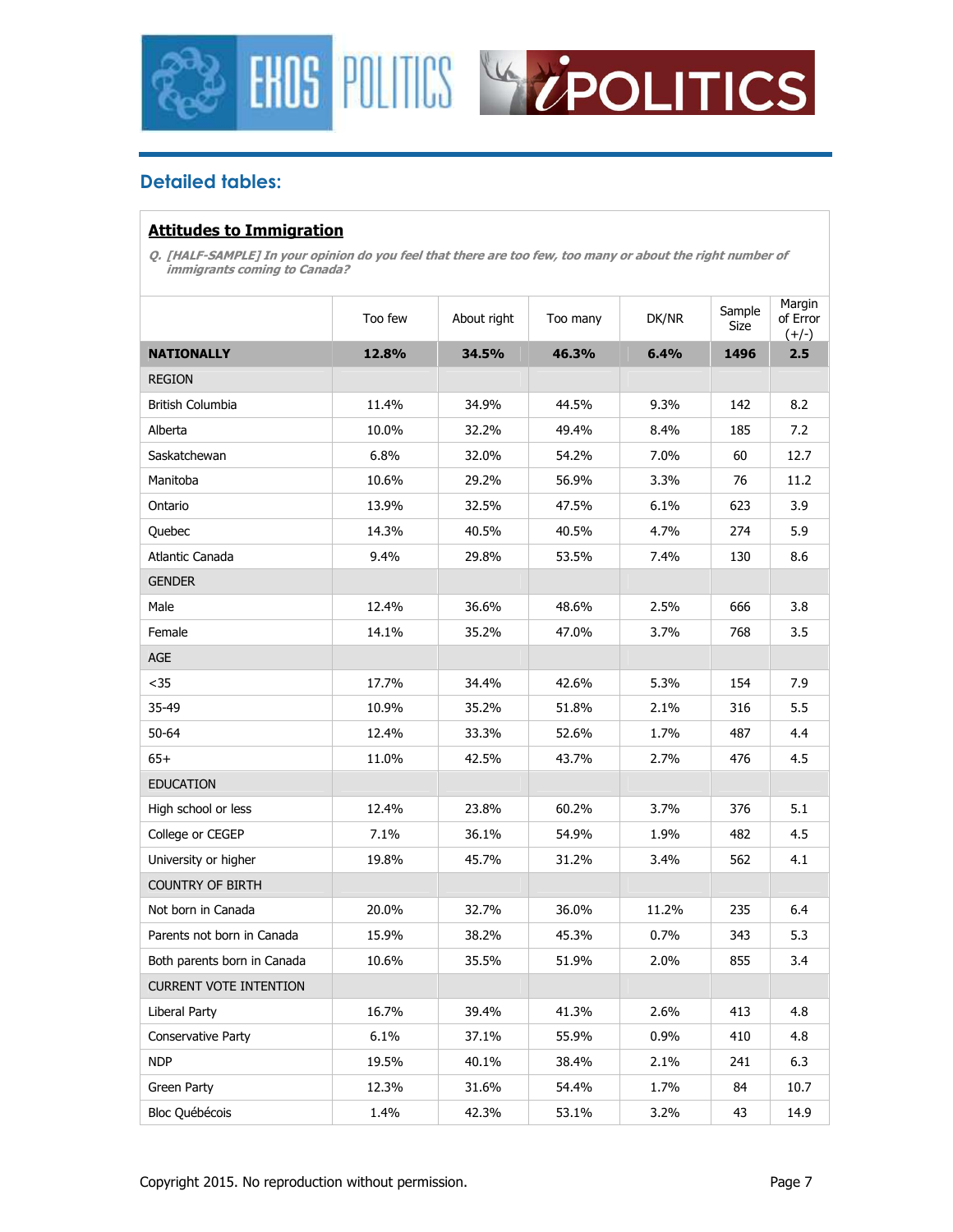



## **Attitudes to Visible Minorities**

**Q. [HALF-SAMPLE] Forgetting about the overall number of immigrants coming to Canada, of those who come would you say there are too few, too many or the right amount who are members of visible minorities?** 

|                               | Too few | About right | Too many | DK/NR   | Sample<br>Size | Margin<br>of Error<br>$(+/-)$ |
|-------------------------------|---------|-------------|----------|---------|----------------|-------------------------------|
| <b>NATIONALLY</b>             | 12.6%   | 37.0%       | 41.2%    | 9.2%    | 1454           | 2.6                           |
| <b>REGION</b>                 |         |             |          |         |                |                               |
| <b>British Columbia</b>       | 16.3%   | 35.1%       | 38.5%    | 10.1%   | 154            | 7.9                           |
| Alberta                       | 8.6%    | 33.8%       | 46.0%    | 11.5%   | 174            | 7.4                           |
| Saskatchewan                  | 8.2%    | 33.4%       | 46.2%    | 12.2%   | 71             | 11.6                          |
| Manitoba                      | 12.2%   | 37.9%       | 39.6%    | 10.3%   | 76             | 11.2                          |
| Ontario                       | 13.4%   | 35.3%       | 41.5%    | 9.8%    | 613            | 4.0                           |
| Quebec                        | 11.2%   | 40.1%       | 44.8%    | 3.9%    | 250            | 6.2                           |
| Atlantic Canada               | 11.4%   | 47.2%       | 27.0%    | 14.5%   | 114            | 9.2                           |
| <b>GENDER</b>                 |         |             |          |         |                |                               |
| Male                          | 15.2%   | 36.9%       | 42.2%    | 5.7%    | 655            | 3.8                           |
| Female                        | 11.1%   | 40.5%       | 43.7%    | 4.7%    | 721            | 3.7                           |
| <b>AGE</b>                    |         |             |          |         |                |                               |
| $35$                          | 19.8%   | 33.6%       | 39.6%    | 6.9%    | 124            | 8.8                           |
| 35-49                         | 13.3%   | 41.1%       | 41.5%    | 4.1%    | 297            | 5.7                           |
| 50-64                         | 9.2%    | 37.9%       | 47.8%    | 5.2%    | 480            | 4.5                           |
| $65+$                         | 9.4%    | 43.6%       | 43.4%    | 3.5%    | 468            | 4.5                           |
| <b>EDUCATION</b>              |         |             |          |         |                |                               |
| High school or less           | 10.0%   | 33.5%       | 52.1%    | 4.3%    | 362            | 5.2                           |
| College or CEGEP              | 10.0%   | 36.0%       | 49.5%    | 4.5%    | 456            | 4.6                           |
| University or higher          | 18.0%   | 45.7%       | 30.7%    | 5.6%    | 545            | 4.2                           |
| <b>COUNTRY OF BIRTH</b>       |         |             |          |         |                |                               |
| Not born in Canada            | 23.9%   | 40.0%       | 31.0%    | 5.1%    | 262            | 6.1                           |
| Parents not born in Canada    | 12.2%   | 39.3%       | 41.5%    | 7.0%    | 333            | 5.4                           |
| Both parents born in Canada   | 9.6%    | 38.0%       | 48.4%    | 3.9%    | 780            | 3.5                           |
| <b>CURRENT VOTE INTENTION</b> |         |             |          |         |                |                               |
| Liberal Party                 | 17.4%   | 47.1%       | 31.5%    | 4.0%    | 348            | 5.3                           |
| Conservative Party            | 8.3%    | 39.5%       | 50.6%    | 1.6%    | 416            | 4.8                           |
| <b>NDP</b>                    | 19.2%   | 43.0%       | 34.5%    | 3.4%    | 204            | 6.9                           |
| Green Party                   | 12.5%   | 37.7%       | 44.3%    | 5.5%    | 89             | 10.4                          |
| <b>Bloc Québécois</b>         | 3.1%    | 37.5%       | 59.4%    | $0.0\%$ | 41             | 15.3                          |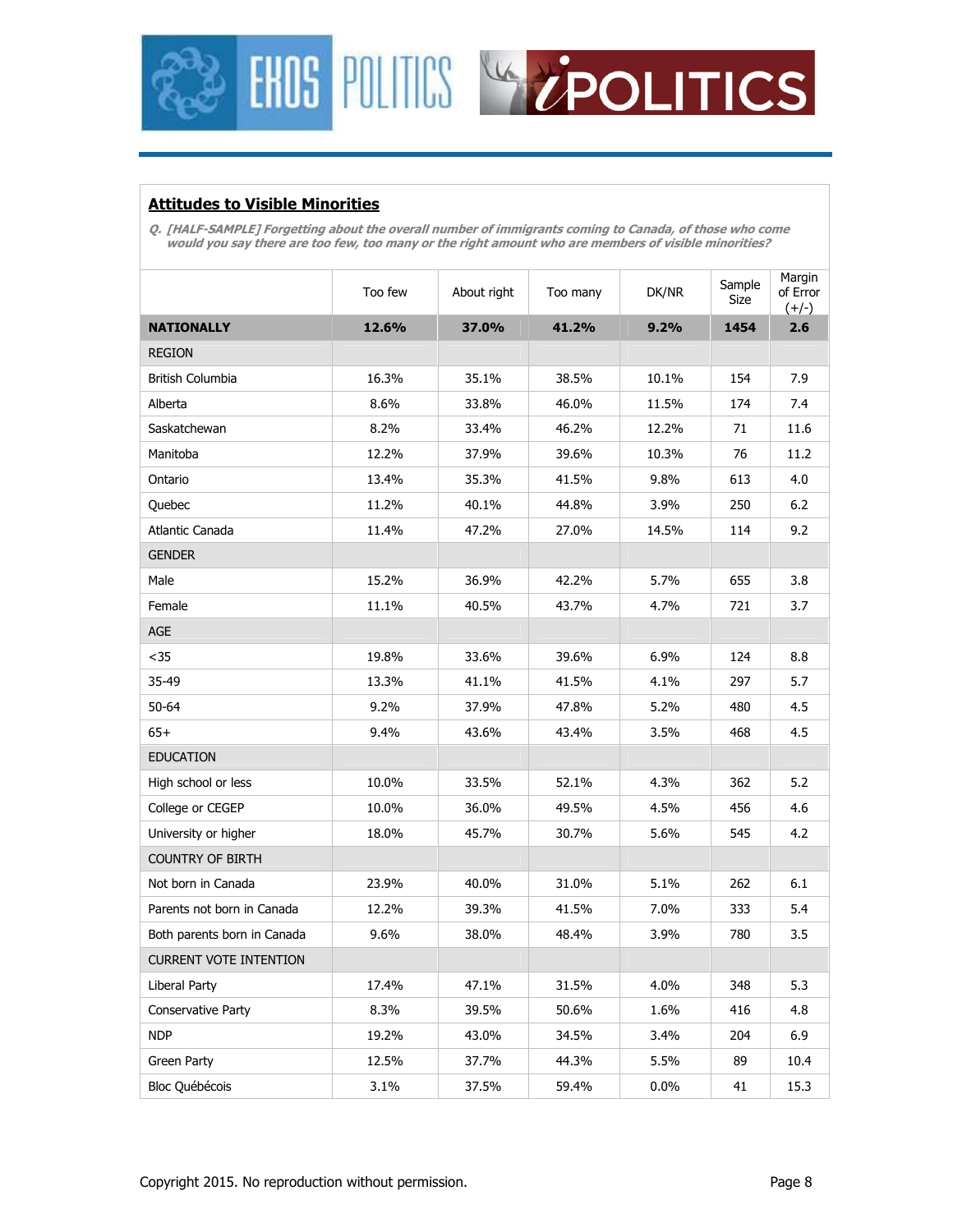



#### **Attitudes to Wearing a Niqab to Citizenship Ceremonies**

**Q. There has been a lot of debate lately over whether women should be allowed to wear a face-covering veil called a niqab at citizenship ceremonies. Some say the niqab is offensive and should not be allowed. Others say that welcoming diversity is what makes Canada a better society and niqabs should be allowed. Which of these statements comes closest to you own point of view?** 

|                               | Nigabs should be allowed<br>at citizenship ceremonies | Nigabs should not be<br>allowed at citizenship<br>ceremonies | DK/NR | Sample<br>Size | Margin<br>of Error<br>$(+/-)$ |
|-------------------------------|-------------------------------------------------------|--------------------------------------------------------------|-------|----------------|-------------------------------|
| <b>NATIONALLY</b>             | 28.9%                                                 | 63.8%                                                        | 7.3%  | 2950           | 1.8                           |
| <b>REGION</b>                 |                                                       |                                                              |       |                |                               |
| British Columbia              | 37.7%                                                 | 53.8%                                                        | 8.5%  | 296            | 5.7                           |
| Alberta                       | 29.7%                                                 | 62.0%                                                        | 8.4%  | 359            | 5.2                           |
| Saskatchewan                  | 26.6%                                                 | 65.4%                                                        | 8.0%  | 131            | 8.6                           |
| Manitoba                      | 33.0%                                                 | 53.9%                                                        | 13.1% | 152            | 8.0                           |
| Ontario                       | 29.8%                                                 | 62.6%                                                        | 7.6%  | 1236           | 2.8                           |
| Quebec                        | 17.7%                                                 | 78.7%                                                        | 3.6%  | 524            | 4.3                           |
| Atlantic Canada               | 36.8%                                                 | 52.3%                                                        | 10.9% | 244            | 6.3                           |
| <b>GENDER</b>                 |                                                       |                                                              |       |                |                               |
| Male                          | 27.1%                                                 | 69.4%                                                        | 3.4%  | 1321           | 2.7                           |
| Female                        | 32.7%                                                 | 63.8%                                                        | 3.5%  | 1489           | 2.5                           |
| AGE                           |                                                       |                                                              |       |                |                               |
| $35$                          | 40.7%                                                 | 54.8%                                                        | 4.5%  | 278            | 5.9                           |
| 35-49                         | 28.3%                                                 | 69.0%                                                        | 2.7%  | 613            | 4.0                           |
| 50-64                         | 23.1%                                                 | 73.0%                                                        | 3.8%  | 967            | 3.2                           |
| $65+$                         | 27.0%                                                 | 71.6%                                                        | 1.4%  | 944            | 3.2                           |
| <b>EDUCATION</b>              |                                                       |                                                              |       |                |                               |
| High school or less           | 29.6%                                                 | 66.9%                                                        | 3.4%  | 738            | 3.6                           |
| College or CEGEP              | 25.0%                                                 | 72.4%                                                        | 2.6%  | 938            | 3.2                           |
| University or higher          | 35.4%                                                 | 61.2%                                                        | 3.4%  | 1107           | 3.0                           |
| <b>COUNTRY OF BIRTH</b>       |                                                       |                                                              |       |                |                               |
| Not born in Canada            | 36.2%                                                 | 59.8%                                                        | 4.0%  | 497            | 4.4                           |
| Parents not born in Canada    | 35.7%                                                 | 60.5%                                                        | 3.8%  | 676            | 3.8                           |
| Both parents born in Canada   | 25.9%                                                 | 71.3%                                                        | 2.8%  | 1635           | 2.4                           |
| <b>CURRENT VOTE INTENTION</b> |                                                       |                                                              |       |                |                               |
| Liberal Party                 | 40.6%                                                 | 57.6%                                                        | 1.8%  | 761            | 3.6                           |
| Conservative Party            | 19.1%                                                 | 79.2%                                                        | 1.6%  | 826            | 3.4                           |
| <b>NDP</b>                    | 36.7%                                                 | 62.1%                                                        | 1.2%  | 445            | 4.7                           |
| Green Party                   | 33.5%                                                 | 57.4%                                                        | 9.1%  | 173            | 7.5                           |
| <b>Bloc Québécois</b>         | 12.4%                                                 | 87.6%                                                        | 0.0%  | 84             | 10.7                          |